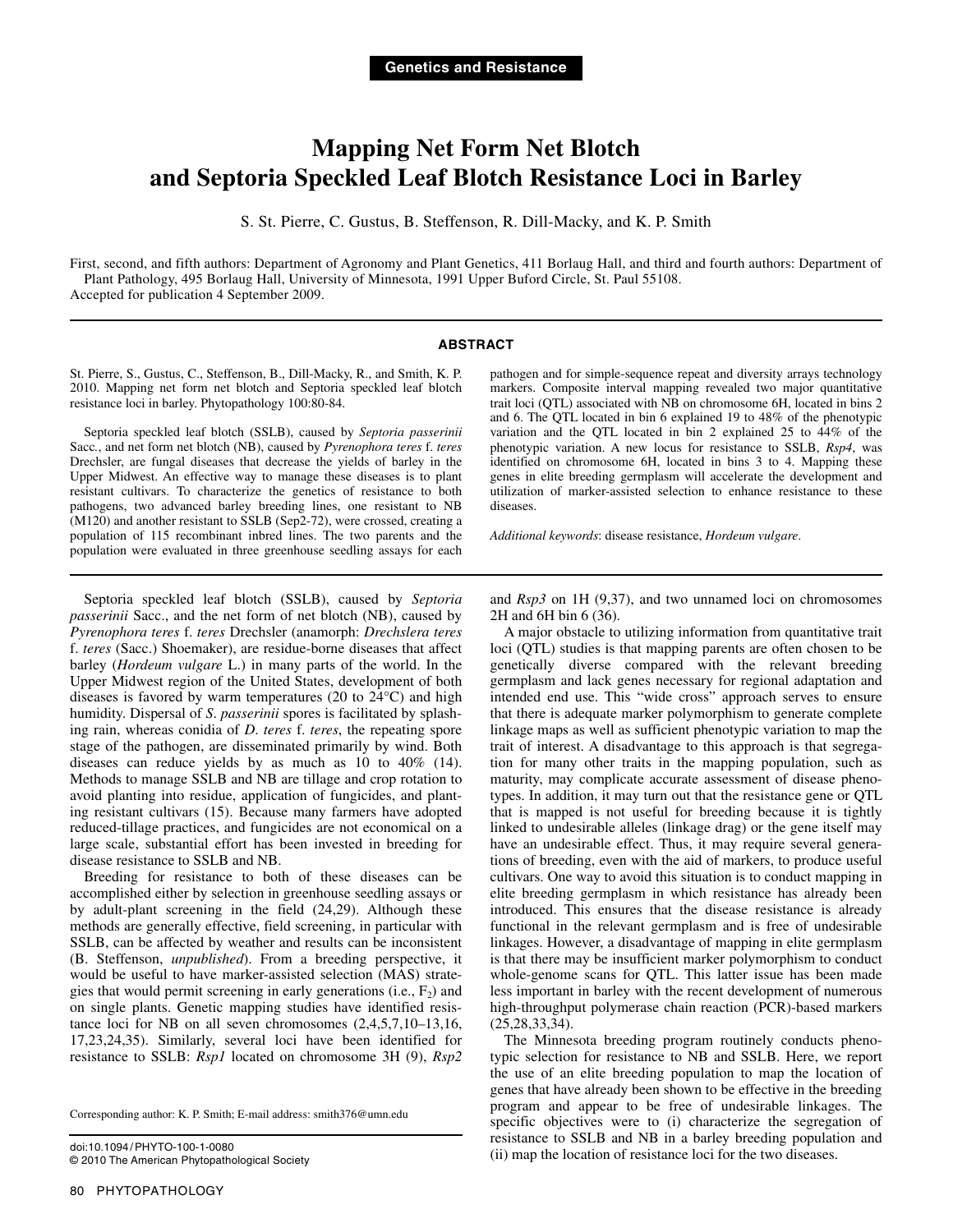## **MATERIALS AND METHODS**

**Plant material.** Two advanced barley breeding lines were crossed: one resistant to SSLB and susceptible to NB (Sep2-72) and another resistant to NB and susceptible to SSLB (M120). The  $F_1$  was self pollinated to produce a segregating  $F_2$  population, which was advanced by single-seed descent to the  $F_4$  generation, creating a population (SNB1) of 115 recombinant inbred lines (RILs). The pedigree of the parents used to generate the SNB1 mapping population is shown in Figure 1. Both of the parents (M120 and Sep2-72) have the common parent Lacey, which is a six-rowed spring barley cultivar developed for malting quality (19). PC-84 is the original source of SSLB resistance (8) and Heartland is the presumed source of NB resistance (3,27). Sep2- 72 was identified as an SSLB-resistant progeny from the cross between M94-172 and Lacey. M120 was identified as an NBresistant progeny from the cross between CDC Tisdale and Lacey.

**Disease assessment.** To evaluate resistance to SSLB and NB, three experiments for each disease were conducted in a greenhouse at the Plant Growth Facility on the St. Paul campus of the University of Minnesota. Each experiment consisted of a randomized complete block design with two replications. The population, parents, and resistant and susceptible controls were planted in each experiment. For the NB experiments, the resistant and susceptible controls were CDC Tisdale and Robust (20), respectively, and, for the SSLB experiment, the controls were CIho4780 (30) and Stander (21).

For the NB experiments, five seeds of each line were sown in conetainers (3.8 cm in diameter by 21.6 cm in height) containing MetroMix 200 (Sun Gro Horticulture CM Ltd., Canada) (50 to 60% vermiculite, Canadian sphagnum peat moss, perlite, dolomitic limestone, wetting agent). The plants were grown in the greenhouse at 18 to 27°C; days were extended to 16 h with 1,000-W sodium vapor lights (530 to 710  $\mu$ Em<sup>-2</sup>s<sup>-1</sup>). Plants were fertilized with a 20-20-20 (N-P-K) fertilizer at second-leaf emergence  $(\approx 10 \text{ days after planning})$ . After the third leaf emerged  $(\approx 19)$  days after planting), the seedlings were inoculated with *P*. *teres* f. *teres* (24) using a mixture of the five isolates 3010001, 30190005-2, 30199019-1, 30199012-2, and 30199010-3. Conidia were suspended in sterile water (25,000 conidia/ml) with one drop of Tween 20 per 100 ml of the conidial suspension. Plants were inoculated using a 1.5-liter handheld pump sprayer until runoff. Plants were then placed in the dew chamber with 100% humidity at 22°C for 24 h and returned to the greenhouse. Seven days after inoculation, the reaction of plants to NB was assessed using the 1-to-10 rating scale of Tekaus (26), with the higher number representing greater susceptibility. Analysis of variance for NB data was performed with PROC GLM using SAS (22).

For the SSLB experiment, four seeds of each line were grown in 10-by-10-cm square plastic pots with MetroMix 200. The plants were grown in the greenhouse at 19 to 26°C with 14 h of light per day using 1,000-W sodium vapor lamps (530 to 710  $\mu$ Em<sup>-2</sup>s<sup>-1</sup>). Osmocote 14-14-14 (Scott's Co., Marysville, OH) and Peters Dark Weather 15-0-15 (Scott's Co.) fertilizers were applied at planting. In addition, Peters (20-10-20) fertilizer was applied every 2 weeks. Inoculum of *S. passerinii* was prepared following the procedures of Toubia-Rahme and Steffenson (29) using isolate Sp97-15. One drop of Tween 20 was added per 100 ml of the conidial suspension  $(2.5 \times 10^6 \text{ conidi } \text{cm})$ . Inoculum was applied to plants at the two-and-a-half-leaf stage (15 days after planting) at a rate of 1.7 ml per pot using an artist's airbrush pressurized at 0.138 MPa. During the infection period, plants were placed in mist chambers with temperatures of 19 to 24°C at nearly 100% humidity with various periods of darkness and light. Plants were initially incubated in the dark for 40 h, then 5 h of light, 16 h of darkness, 5 h of light, 2 h of darkness, and finally 5 h of light while the plant surfaces dried slowly with the chamber doors opened. Plants were then moved to the greenhouse

for incubation, and disease evaluations were done 18 days after inoculation. To obtain a phenotypic score for each line, the four plants were scored individually using a 0-to-5 rating scale, with the higher number indicating greater susceptibility (29). The four individual plant scores were then averaged to obtain an overall score for the line. Lines giving a score of 0 to 2 were considered resistant and those with a score of 3 to 5 were considered susceptible. Lines with plants exhibiting clear resistant and susceptible reactions were considered segregating. Resistance to SSLB was mapped as a single-gene trait using the phenotypic data and classifying lines as resistant, susceptible, or segregating. Resistant lines were designated as homozygous for the Sep 2-72 allele and susceptible lines homozygous for the M120 allele.

**Marker data.** Leaf tissue ( $\approx$ 2 cm in length) was harvested from seedlings of the parents and lines to isolate genomic DNA using a cetyltrimethylammonium bromide mini-prep protocol (6). Each DNA sample was generated from a bulk of four plants from each parent or line. PCRs were performed using published simple-sequence repeat (SSR) and reaction conditions (18). The PCR products were separated on 6% polyacrylamide gels and visualized by silver staining (1). A total of 144 SSR markers was screened on the parents to identify polymorphisms. The DNA of the parents and lines was sent to Triticarte (Yarralumla, Australia) to screen for diversity arrays technology (DArT) (34) markers across the whole genome.

**Resistance gene mapping.** Linkage maps were constructed using linear regression analysis with JoinMap 4.0 (32). Maps, which included SSLB scored as a single gene, were constructed using lines having <17% missing data and SSR and DArT markers containing <15% missing disease data. When markers co-segregated, the marker with the lower  $\chi^2$  was selected for inclusion in the map. We selected the genetic map with the most markers and a log of the likelihood ratio (LOD) score >3.0 for subsequent QTL analysis.

We conducted composite interval mapping, using PlabQTL (31), to identify QTL for NB. The LOD score threshold of 2.45 for detection of a QTL was set using an experiment-wide error rate of  $P < 0.05$ , which corresponds to a comparison-wise error rate of  $P = 0.0036$ . The data from each NB experiment were analyzed separately.

**Comparisons with previous NB studies.** Several previous studies have reported QTL for NB resistance in the centromeric region of chromosome 6H. To better examine our findings in the context of this work, we located previously mapped NB resistance QTL on two consensus maps (33,35). The QTL were placed on the consensus maps by using markers that are both located on the consensus map and associated with the QTL in the published study. From this analysis, we were able to place 10 previously mapped QTL on the consensus maps (Fig. 2). The QTL from Spaner et al. (23) was not placed on a consensus map due to lack of common markers.

## **RESULTS**

**Disease response.** The parents of the mapping population Sep2-72 and M120 were resistant (overall score 1.29) and



**Fig. 1.** Pedigree for the SNB1 population. Heartland is presumed as the original source of net form net blotch resistance (3,27), and PC-84 is the original source of Septoria speckled leaf blotch resistance (8).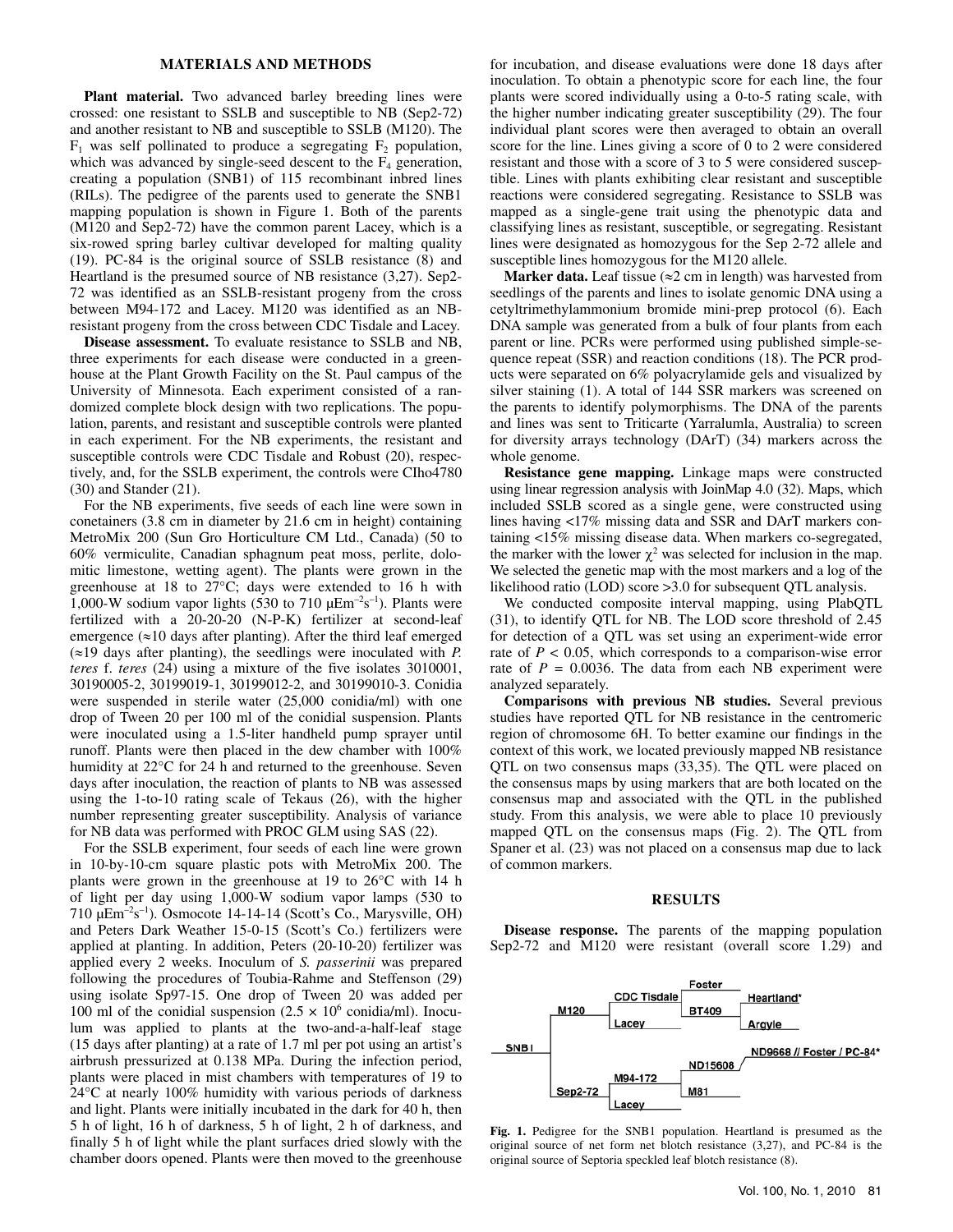susceptible (overall score 4.25) to SSLB, respectively. In the population, 81 of the 115 lines were given an identical score (resistant, segregating, and susceptible) in all three experiments. The rest of the lines exhibited more variable reactions across the experiments and needed to be analyzed in more detail to achieve a consensus score. These lines fell into three categories. The first category was when a line was scored consistently (i.e., either resistant or susceptible) in two experiments and segregating in the third. The consensus score for lines in this category was the consistent score. The second category occurred when a line was scored as segregating in two or more experiments. The consensus score for this category was segregating. The final category was when plants within a line were scored as resistant and susceptible in separate experiments. Only six lines fit this category and were considered segregating.

The ratio of lines resistant/segregating/susceptible to SSLB in the population based on the consensus phenotype for the three experiments was 49:12:54, which fits the expected segregation ratio for a single gene (53.9:7.2:53.9) in the F<sub>4</sub> generation ( $\chi^2$  = 2.21,  $P = 0.16$  for  $\chi^2$  test). For NB, significant variation ( $P <$ 0.0001) was detected for resistance among the lines in the breeding population in each of the three experiments (Table 1). When the data were pooled across all three experiments, we found a significant experiment–line interaction  $(P = 0.0005)$ . The heritability, as calculated on an entry-mean basis for each experiment, was 0.56 to 0.78.

**Marker linkage map.** Among the 144 SSR markers screened on the parents, 37 (25.7%) were polymorphic and were subsequently evaluated on the population. The DArT platform we used to screen our population features 2,000 markers, of which 155



**Fig. 2.** Quantitative trait loci (QTL) regions for net form net blotch (NB) resistance on chromosome 6H extending from bins 2 to 6 identified in the SNB1 population and previously published studies. Two consensus maps that contain common markers are aligned to display the QTL regions (33,35). QTL identified in previous studies were placed on the consensus map using markers in common between the QTL study and one of the consensus maps. Bin assignments were determined using the diversity arrays technology (DArT) consensus (35) and barley Bin map (http://barleygenomics.wsu.edu/all-chr.pdf). Each QTL is labeled with the citation and the plant stage in which resistance was assessed: seedling (†) or adult (\*). The shaded region on the consensus maps indicates the position of the bin 6 QTL identified in the SNB1 population.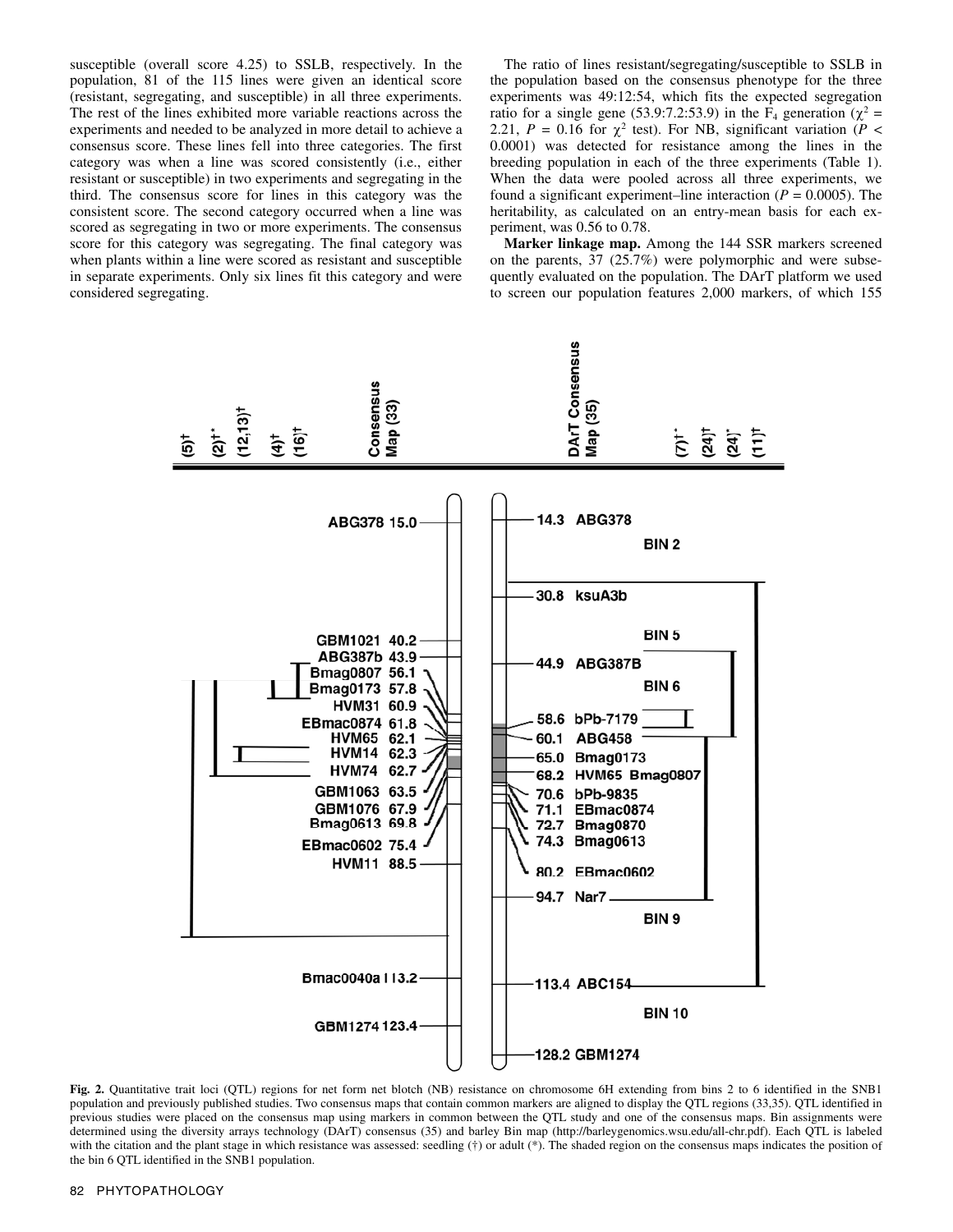produced a useful signal and also segregated in the population. In total, 111 lines with <17% missing genomic data were used and 95 markers containing <15% missing data were included in the map. There were 7, 20, 29, 18, 15, and 6 markers mapped on chromosomes 1H, 2H, 3H, 4H, 6H, and 7H, respectively. Marker numbers for chromosome 5H were insufficient to produce a linkage map. The overall average distance between markers was 3.6 centimorgans (cM). By comparing common markers on our map and the published DArT map (35), we estimate  $\approx 40\%$  coverage of the genome in the Sep2-72/M120 population.

**Resistance loci.** A new locus, *Rsp4*, associated with resistance to SSLB was identified on chromosome 6H, bins 3 to 4 (Fig. 3). Composite interval mapping was used to identify QTL for NB resistance. The data from each environment were analyzed separately, and there were between two and four co-factors included in the models. Two major QTL associated with NB resistance were identified on chromosome 6H, located in bins 2 and 6. The resistance allele for the NB QTL located in 6H bin 6 was contributed by the NB-resistant parent (M120), explained 19 to 48% of the phenotypic variation, and was detected in all three experiments. The resistance allele for the NB QTL located in 6H bin 2 was contributed by the NB-susceptible parent (Sep2-72), explained 25 to 44% of the phenotypic variation for NB, and was detected in two of the three experiments.

## **DISCUSSION**

The gene for resistance to SSLB detected in this study appears to be new. Previous studies have identified several loci conferring resistance to *S*. *passerinii* (i.e., *Rsp* loci): *Rsp1* on chromosome 3H (9) and *Rsp2* and *Rsp3* on 1H (9,37). Two unnamed loci are located on chromosomes 2H bins 7 to 11 and 6H bins 10 to 14 (36). This is the first report of a gene for SSLB resistance in bin 3 of chromosome 6H. Therefore, this new gene is given the locus designation of *Rsp4* and allele designation of *Rsp4.d*.

It is not clear whether the NB resistance QTL identified in this study is new. Previous studies have positioned NB resistance QTL using different germplasm lines (Fig. 2). Major QTL for NB resistance at the seedling growth stage have been mapped to chromosome 6H bin 6 (2,4,5,7,11–13,16,24). Major QTL for adult plant resistance to NB also have been mapped to the same region (2,7,23,24). For NB of barley, different genes control resistance at the seedling and adult plant stages (11). An objective in the study by Steffenson et al. (24) was to locate QTL for NB resistance at both the seedling and adult plant stages. Seedling resistance QTL were located on chromosomes 4H and 6H. For both of these chromosomes, adult plant resistance also was identified in the same chromosome regions. It should be noted that QTL conferring resistance at different ontogenetic stages were located in the same chromosome region, indicating a possible cluster of genes. A recent study has shown that there are at least two resistance genes that are tightly linked in repulsion in this region of chromosome 6H (16).

By developing a mapping population using elite lines that each carried resistance to a different disease, we were able to identify resistance loci to both SSLB and NB in the same population. In addition, because the two elite parents have been used in breeding, the identified genes are likely segregating in other populations in the breeding program. Furthermore, these parents are three cycles of breeding from the sources of resistance and are advanced lines in the breeding program. Multiple years of testing for both of these parents show that they are agronomically competitive and have acceptable malting quality (data not shown). This suggests that there will not be any linkage drag associated with these resistance alleles when used in breeding. One promising progeny in the SNB1 population, SNB1-66, carries the resistance alleles at both NB QTL and *Rsp4,* was scored as resistant to SSLB in all three experiments, and had the lowest average NB score.

The challenge of whole-genome mapping in a genetically narrow biparental population is identifying sufficient polymorphic markers. In total, 144 SSR markers and 2,000 DArT markers (34) were screened on the parents to identify polymorphisms. Only 192 (9%) markers were polymorphic throughout the genome. This is very low compared with typical mapping populations that use diverse parents. A study using a wild  $\times$  cultivated barley mapping population reported 296 out of 395 (75%) SSR markers polymorphic between the parents (36).



**Fig. 3. A,** Linkage map of chromosome 6H extending from bins 2 to 6 and showing quantitative trait loci (QTL) for net form net blotch resistance. Bin assignments were determined by diversity arrays technology (DArT) consensus map (35) and the barley Bin map (http://barleygenomics.wsu.edu/ all-chr.pdf). **B,** QTL log of the likelihood ratio (LOD) scan for net blotch on chromosome 6H. The threshold for detection was 2.45, which corresponds to an experiment-wise error rate of  $P = 0.05$  and a comparison-wise error rate of  $P = 0.003$ . Peaks of the QTL are located at 4 and 44 centimorgans.

TABLE 1. Net blotch scores for parents (M120 and Sep2-72), recombinant inbred line (RIL) SNB1-66, and the mean and ranges for the RIL population<sup>a</sup>

|            | Parents |           |         | $M120 \times$ Sep2-72 RIL population |              |                  |
|------------|---------|-----------|---------|--------------------------------------|--------------|------------------|
| Experiment | M120    | $Sen2-72$ | SNB1-66 | Mean                                 | Range        | LSD <sup>b</sup> |
|            | 7.0     | 9.5       | 5.0     | 7.0                                  | $5.0 - 9.5$  | 0.26             |
| ∼          | 4.0     | 7.0       | 2.0     | 4.9                                  | $2.0 - 8.5$  | 0.34             |
|            | 2.8     | 6.5       | 0.1     | 3.8                                  | $1.0 - 10.0$ | 0.25             |

<sup>a</sup> Disease resistance readings based on a 1-to-10 scale (26). b Least significant difference ( $P = 0.05$ ).